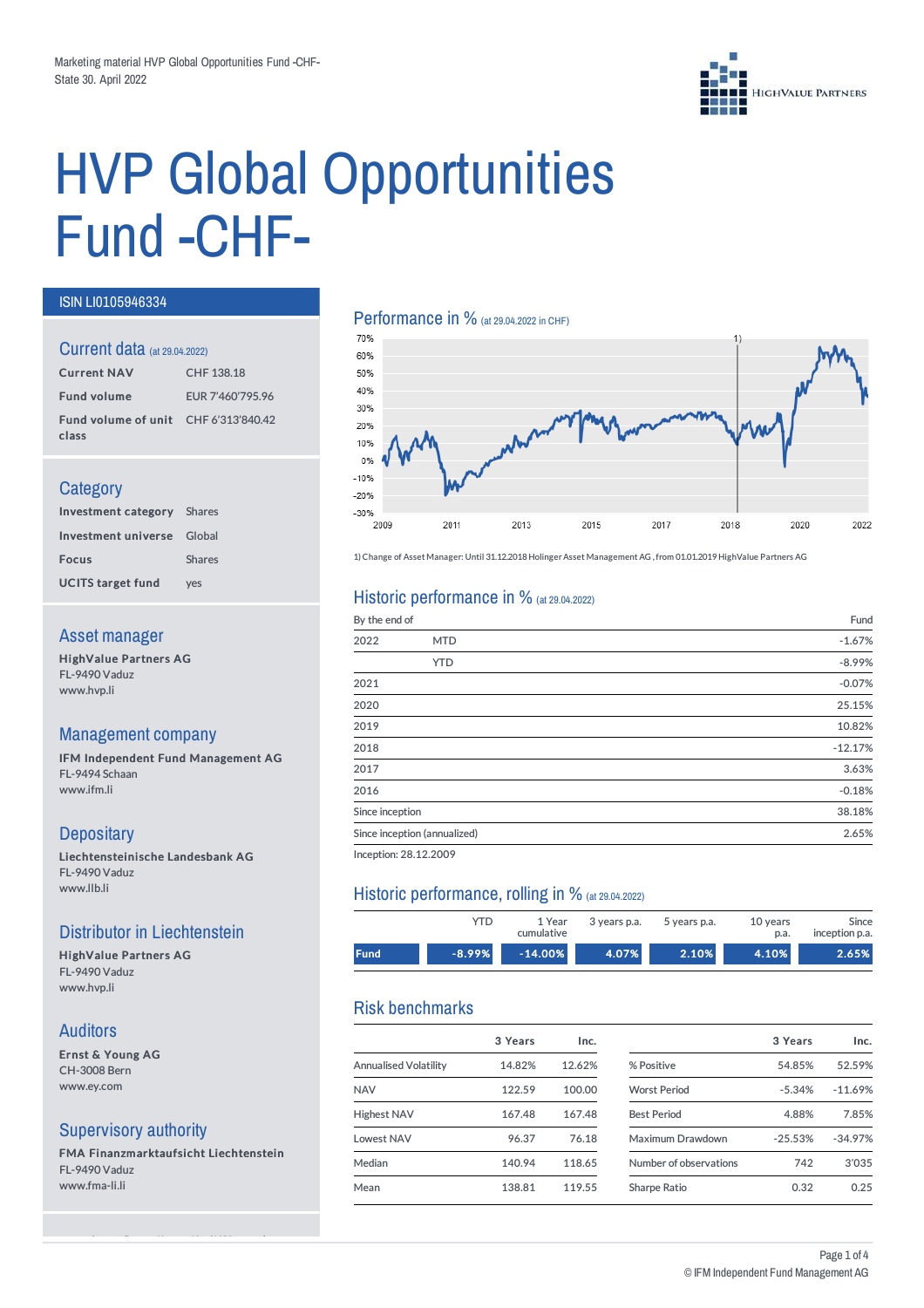# **HIGHVALUE PARTNERS**

# Fundportrait

| <b>HVP Global</b><br><b>Opportunities Fund -</b><br>CHF- |
|----------------------------------------------------------|
| -CHF-                                                    |
| <b>Accounting currency EUR</b>                           |
| <b>CHF</b>                                               |
| unit trust                                               |
| <b>UCITS</b>                                             |
| Close of accounting 31.12                                |
| 28.12.2009                                               |
| CHF 100.00                                               |
| reinvested                                               |
|                                                          |

# **Fund charges**

| Issue premium                                                           | max.3%              |
|-------------------------------------------------------------------------|---------------------|
| Redemption charge 0%                                                    |                     |
| <b>Redemption charge</b> max. 0.25%<br>credited to the fund's<br>assets |                     |
| <b>Management fee</b>                                                   | max. 1.25%          |
| <b>Performance fee</b>                                                  | 15.00%              |
| Hurdle rate                                                             | 7.50%               |
| High watermark                                                          | ves                 |
| <b>OGC/TER1</b>                                                         | 2.01%               |
| TER <sub>2</sub>                                                        | 2.32%               |
| <b>OGC/TER at</b>                                                       | 31.12.2021          |
| <b>SRRI</b> according to<br><b>KIID</b><br>01.01.2022                   | 1  2  3  4  5  6  7 |

# Key figures

| <b>ISIN</b>      | LI0105946334     |
|------------------|------------------|
| Security number  | 10594633         |
| <b>Bloomberg</b> | <b>HAMGCHFLE</b> |
| <b>WKN</b>       | A0YHF4           |

# Publication / Internet

www.ifm.li www.lafv.li www.fundinfo.com

# Top-10 positions (at 29.04.2022)

| Company                                                          | <b>Sector</b>             | Country                       | <b>Weightings</b> |
|------------------------------------------------------------------|---------------------------|-------------------------------|-------------------|
| 0.000% Poseidon Finance<br>01.02.2025                            | Various industries        | China                         | 5.84%             |
| 3.000% PB Issuer 10.12.2025                                      | Transportation            | <b>British Virgin Islands</b> | 5.34%             |
| 3.750% Va-Q-Tec 30.11.2025                                       | Machines / Tool-making    | Germany                       | 5.31%             |
| 0.000% Xiaomi Best Time<br>International 17.12.2027              | Electronics               | Hongkong                      | 4.29%             |
| 1.500% Bharti Airtel 17.02.2025 Telecommunications               |                           | India                         | 4.26%             |
| 2.750% Cathay Pacific Finance III Airlines<br>Limited 05.02.2026 |                           | Hongkong                      | 3.36%             |
| 3.375% Lenovo Group<br>24.01.2024                                | Computer / Hardware       | Hongkong                      | 3.20%             |
| Swiss Re AG                                                      | Insurance                 | Switzerland                   | 3.15%             |
| 3.500% MBT Systems<br>08.07.2027                                 | <b>Financial services</b> | Germany                       | 2.77%             |
| 1.500% Luye Pharma Group<br>09.07.2024                           | <b>Pharmaceuticals</b>    | China                         | 2.58%             |
| Total                                                            |                           |                               | 40.10%            |

Country

■ Switzerland 22.07 % ■ China 18.27 % Germany 13.24% **Hong Kong 13.11%** ■ Diverse other countries 9.60 % ■ other 7.59 % Japan 4.49% ■ United States of America 4.25 % **Cayman Islands** 4.05 % ■ Liquidity 3.33 % Total 100.00 %

#### **Countries** (at 29.04.2022)



### Industries (at 29.04.2022)

| 1. Industrial                    | 21.44 % |
|----------------------------------|---------|
| 2. Consumer (non-cyclical)       | 15.79 % |
| 3. Communications                | 12.50 % |
| 4. Financial services            | 12.39 % |
| 5. Various industries            | 9.60%   |
| 6. Consumer (cyclical)           | 9.43%   |
| 7. Technology                    | 8.30 %  |
| 8. Commodities / Semi-fin. goods | 4.30 %  |
| 9. Liquidity                     | 3.33 %  |
| 10. other                        | 2.91%   |

#### Currencies (at 29.04.2022)

| <b>Currency</b> | Weightings |
|-----------------|------------|
| <b>USD</b>      | 31.20%     |
| <b>CHF</b>      | 28.96%     |
| <b>HKD</b>      | 21.65%     |
| <b>EUR</b>      | 11.90%     |
| other           | 6.29%      |
| Total           | 100.00%    |

#### Investment categories (at 29.04.2022)

| Investment category | Weightings |
|---------------------|------------|
| Equity              | 54.10%     |
| Convertible bonds   | 37.25%     |
| other               | 8.65%      |
| Total               | 100.00%    |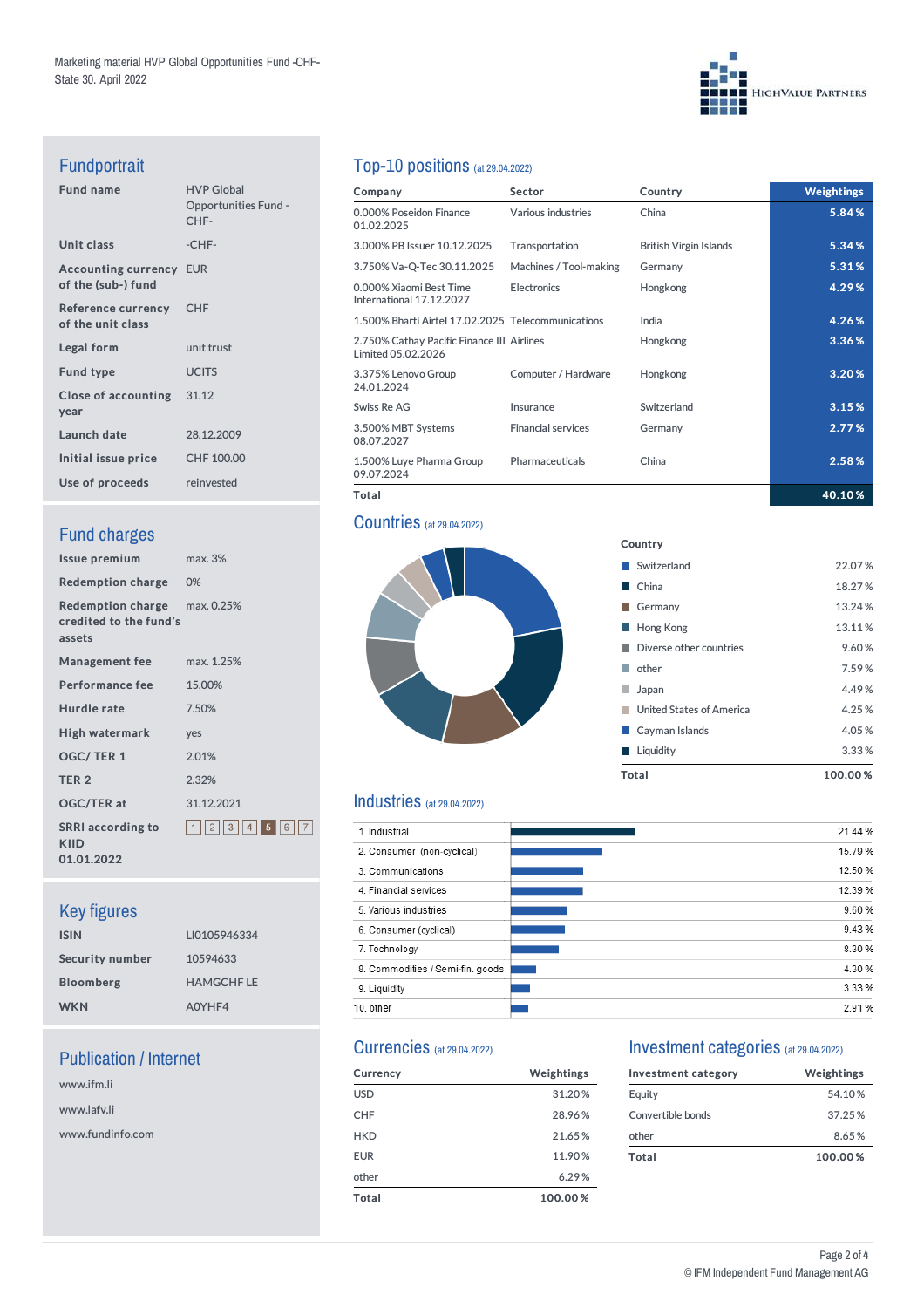

# Procedural information

| Valuation<br>interval                       | daily                                                       |
|---------------------------------------------|-------------------------------------------------------------|
| <b>Valuation day</b>                        | Daily, Monday to Friday                                     |
| Acceptance<br>deadline for<br>subscriptions | Day prior to valuation day by<br>no later than 4.00pm (CET) |
| Acceptance<br>deadline for<br>redemptions   | Day prior to valuation day by<br>no later than 4.00pm (CET) |
| <b>Minimum</b><br>investment                | 1 unit                                                      |
| Value date                                  | $T + 3$                                                     |

# Representative in Switzerland

LLB Swiss Investment AG Claridenstrasse 20 CH-8002 Zürich T +41 58 523 96 70 www.llbswiss.ch

# Paying agent in Switzerland

Helvetische Bank AG Seefeldstrasse 215 CH-8008 Zürich T +41 44 204 56 00 www.helvetischebank.ch

# Facility agent Germany

IFM Independent Fund Management AG Landstrasse 30 FL-9494 Schaan T +4232350450 info@ifm.li www.ifm.li

# **Contact and information agent** Austria

Erste Bank der österreichischen Sparkassen AG Am Belvedere 1 AT-1100 Wien T +43 5 01 00 20 11 1 www.sparkasse.at

# Risk/return diagram (Since inception)



# Historic performance in % (at 29.04.2022)



Inception: 28.12.2009

#### **Distribution**

| Distribution to private investors      | LI. DE. AT. CH |
|----------------------------------------|----------------|
| Distribution to professional investors | LI. DE. AT. CH |
| Sales restrictions                     | <b>USA</b>     |

# Other share classes

| HVP Global Opportunities Fund - EUR- | reinvested | <b>HAMGEUR</b> | LI0105946391 |
|--------------------------------------|------------|----------------|--------------|
|                                      |            |                |              |